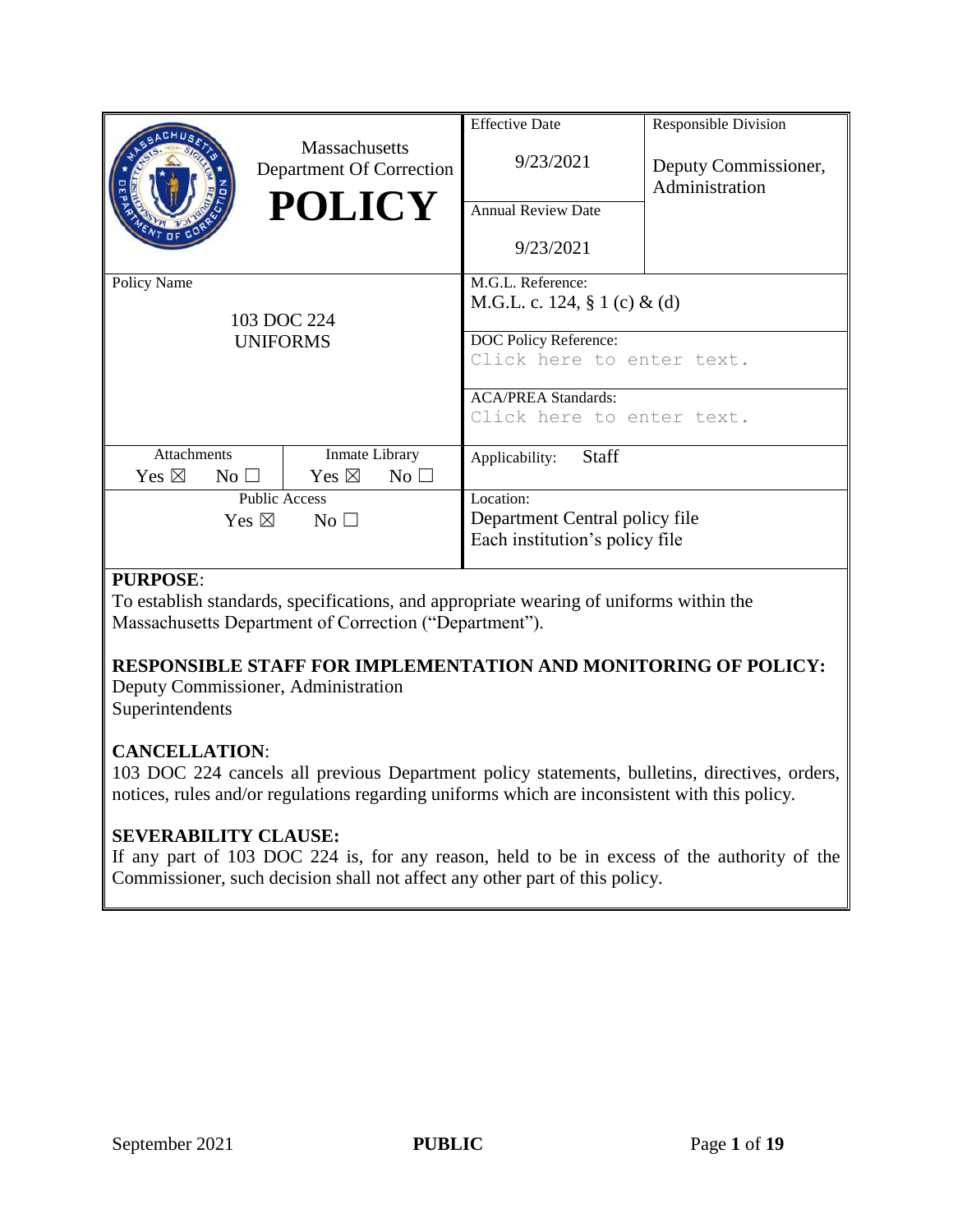#### **TABLE OF CONTENTS**

| 224.01 | Regulation Uniform, Correction Officer I, II & III                     | 3  |
|--------|------------------------------------------------------------------------|----|
| 224.02 | Correctional Program Officer Uniforms                                  | 5  |
| 224.03 | <b>Maintenance Personnel Uniforms</b>                                  | 6  |
| 224.04 | Food Service Personnel Uniforms other than Officers, Head Cooks, Chefs | 7  |
| 224.05 | <b>Recreation Staff Uniforms</b>                                       | 7  |
| 224.06 | Industries                                                             | 8  |
| 224.07 | <b>Specialty Uniforms</b>                                              | 8  |
| 224.08 | <b>Uniform Badges</b>                                                  | 8  |
| 224.09 | <b>MCOFU Union Pins</b>                                                | 10 |
| 224.10 | <b>Optional Equipment</b>                                              | 10 |
| 224.11 | Honor Guard Uniform                                                    | 11 |
| 224.12 | <b>Management Name Tags</b>                                            | 11 |
| 224.13 | <b>Centralized Uniform Distribution</b>                                | 11 |
| 224.14 | <b>Alternate Uniforms</b>                                              | 15 |
| 224.15 | Personal Appearance                                                    | 15 |

#### **ATTACHMENTS**

| Attachment #1 | <b>Badge Request Form</b>              |     |
|---------------|----------------------------------------|-----|
|               | Attachment #2 CPO Uniform Request Form | 18  |
|               | Attachment #3 CPO Name Tag Request     | 19. |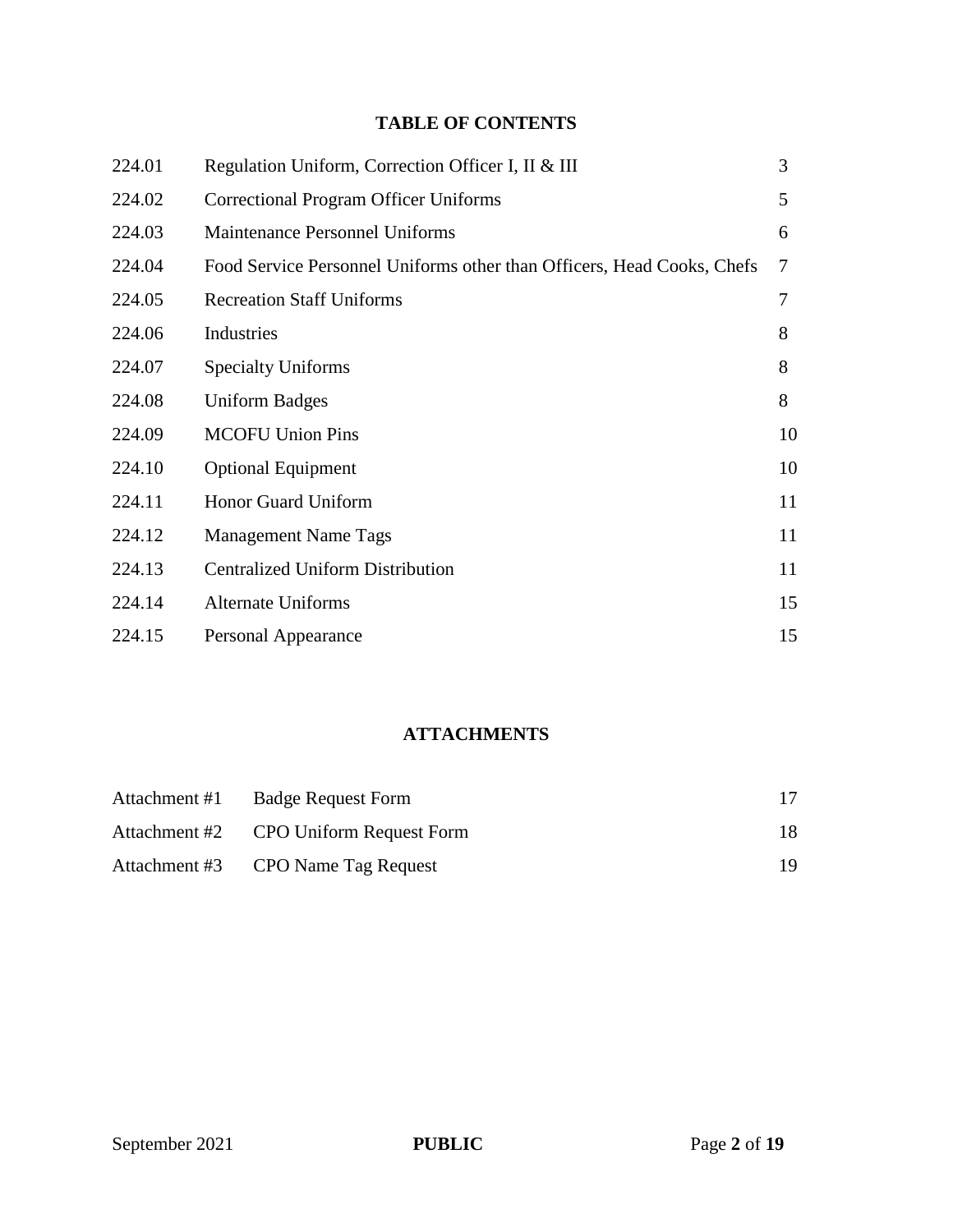#### **224.01 REGULATION UNIFORM, CORRECTION OFFICER I, II, III, AND CAPTAIN**

Employees wearing regulation uniforms shall conform to the following procedures:

The mixing of any civilian clothing and uniform clothing is prohibited. Uniformed personnel shall only wear those uniforms, accessories and equipment as authorized in this policy and in the manner described.

- 1. The regulation class B winter/summer uniform shall consist of:
	- A. Winter issue shirt**:** Two pocket long sleeve dark navy polo w/embroidered badge, flag patch, Velcro name tag strip, and Department patch with black or navy blue crew T-Shirt. (Black turtleneck shirt optional w/department embroidery.)
	- B. Summer issue shirt: Two pocket short sleeve or long sleeve (optional) dark navy polo w/ embroidered badge, flag patch, Velcro name tag strip, and Department patch with black or navy blue crew T-Shirt.
	- C**.** Black baseball cap w/ embroidered badge (Department issue only);
	- D. Bloused pants;
	- E. Cloth embroidered state seal collar insignia;
	- F. Cloth embroidered Velcro epaulet insignia of rank;
	- G. Cloth embroidered Velcro name tag;
	- H. Black utility belt;
	- I. Black belt;
	- J. Black boots;
	- K. Winter coat; (outer shell of the winter coat may be worn during the summer months.)
	- L. Winter knit hat w/embroidered badge.
- 2. The regulation class B winter uniform shall be worn from the third (3rd) Sunday in October to the third (3rd) Saturday in May. The regulation class B summer uniform shall be worn from the third (3rd) Sunday in May until the third (3rd) Saturday in October. All uniform shirts shall be worn tucked in at all times. Throughout the year (winter and summer) staff shall be allowed to wear a solid blue or solid black full zip-up style jacket with either the badge or the Massachusetts State seal embroidered on the left side chest.
- 3. The regulation class A uniform shall be worn at the discretion of each respective Superintendent and shall consist of the following:
	- A. All season hat and hat badge (Department issue only). Approved baseball caps, black with embroidered badge may be worn for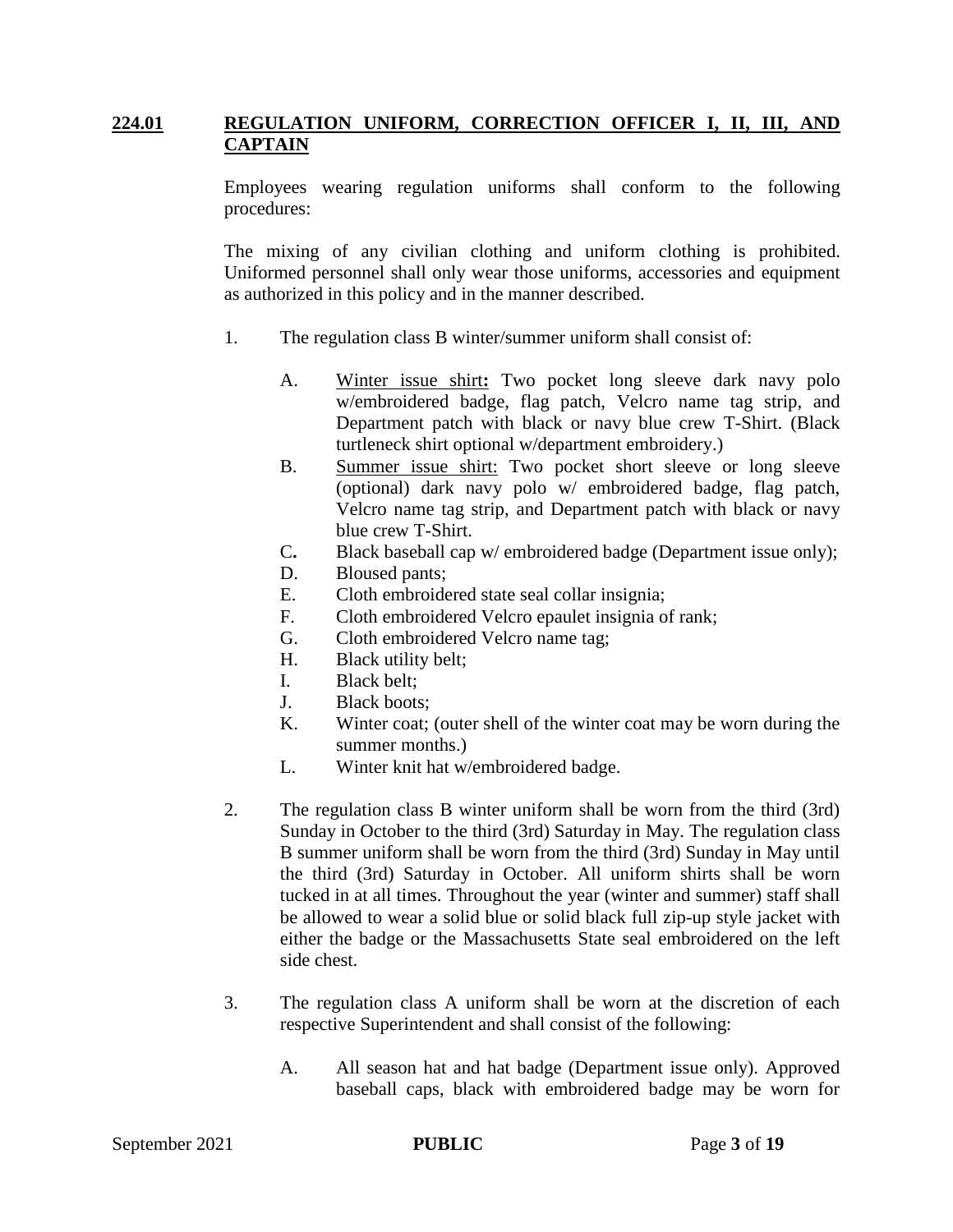institution use only with the approval of the Superintendent. Baseball caps are not authorized to be worn with the class A uniform if leaving the institution grounds;

- B. All season navy blue slacks;
- C. Light blue short sleeve shirt (seasonal) with Department and flag patch;
- D. Black necktie (clip on type) optional;
- E. Long sleeve shirt with DOC and flag patch, with tie.
- F. Name tag silver metal 7/16 x 2 1/4" round edge. First initial, last name;
- G. Uniform badge (Department issue only);
- H. Service stripes (on jacket only) light blue stripe 3/8 x 3" equal 3 years (optional);
- I. State seal collar insignia;
- J. Insignia of rank;
- K. Black belt;
- L. Black boots/shoes.
- 4. The insignia of rank for officers are as follows:
	- A. Sergeants shall wear the approved chevron blue cloth stripes on each shirt sleeve for class A only. Sergeants shall wear a cloth embroidered chevron on epaulet for class B;
	- B. Lieutenants shall wear a single silver bar on each shoulder epaulet and a silver hat band on their hat for the class A uniform. Lieutenants shall wear a cloth embroidered silver bar on epaulet for the class B uniform;
	- C. Captains shall wear double gold bars on each shoulder epaulet and a gold band on their hat for the class A uniform. Captains shall wear a cloth embroidered double gold bar on epaulet and black baseball cap with embroidered gold badge for the class B uniform;
	- D. Rank of insignia of Captains and Lieutenants, shall also be worn on the jacket. Insignia shall be located on the uniform jacket epaulet (shoulder strap) 3/4" of an inch from the shoulder seam and centered within the width of the epaulet;
	- E. Rank insignia of Sergeant shall also be worn on the jacket. Insignia shall be located on the uniform jacket sleeves 6 inches down from the shoulder seam;
	- F. Badges for Correction Officers, Sergeants, Lieutenants, and equivalent shall be silver. Badges for Captains and above shall be gold.
- 5. It is expected that employees shall wear the prescribed uniform in a professional and respective manner consistent with traditional uniform decorum. The wearing of non-standard accouterment with the uniform which shall make one stand out as not "uniform" is unacceptable and may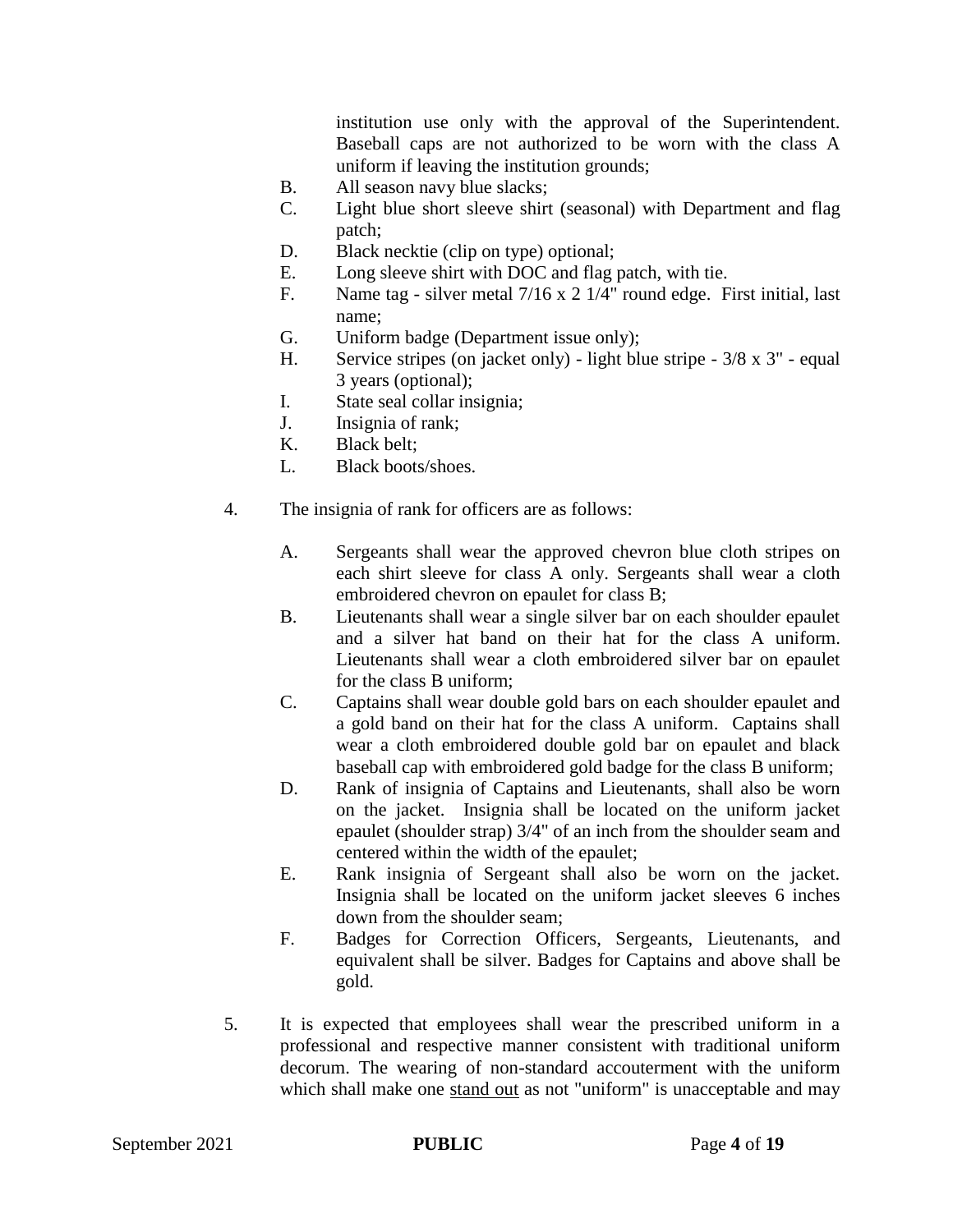be cause for disciplinary action.

- 6. Maternity Uniforms
	- A. The maternity correctional officer class A uniform (trousers, long and short sleeve shirts) is available from Central Clothing in the following sizes: medium, large, x large, and xx large. Class B maternity uniform is available in pants only and are available in sizes 04 thru 22. Larger shirt sizes are available for the class B if needed.
	- B. General Ordering Procedures for Maternity Uniforms;

Class A maternity items can be available for pickup within twenty-four (24) hours by contacting the central clothing warehouse at (508)279-8133. Class B maternity pants will take five (5) to ten (10) days before availability for pick up. Orders shall be placed through the respective institutional clothing officer and advance notice is suggested. The standard issue is three (3) pants and three (3) shirts (long or short sleeve depending on the season).

#### **224.02 CORRECTIONAL PROGRAM OFFICER A/B, C, AND D UNIFORMS**

Regulation uniforms worn by all Correctional Program Officers shall consist of:

- 1. The regulation winter uniforms shall be worn from the third  $(3<sup>rd</sup>)$  Sunday in October to the third  $(3<sup>rd</sup>)$  Saturday in May, and shall consist of:
	- A. Baseball cap (Black w/embroidered badge);
	- B. All season black slacks;
	- C. Long sleeve polo shirt (Charcoal w/embroidered badge);
	- D. Winter coat (Black w/embroidered badge);
	- E. Crew neck, wind shirt (Black w/embroidered badge, optional/seasonal);
	- F. Black Belt;
	- G. Boots (Black);
	- H. DOC Breast Badge;
	- I. Long sleeve white dress shirt with Department and flag patches;
	- J. Name tag, silver metal w/ state seal, issued from central clothing;
	- K. Tie, black clip-on;
	- L. Collar pins w/state seal.
- 2. The regulation summer uniform shall be worn from the third  $(3<sup>rd</sup>)$  Sunday in May until the third  $(3<sup>rd</sup>)$  Saturday in October. This uniform shall be the same as above with the following exceptions. A short sleeve version of the polo shirt and dress shirt shall be substituted for the long sleeve version.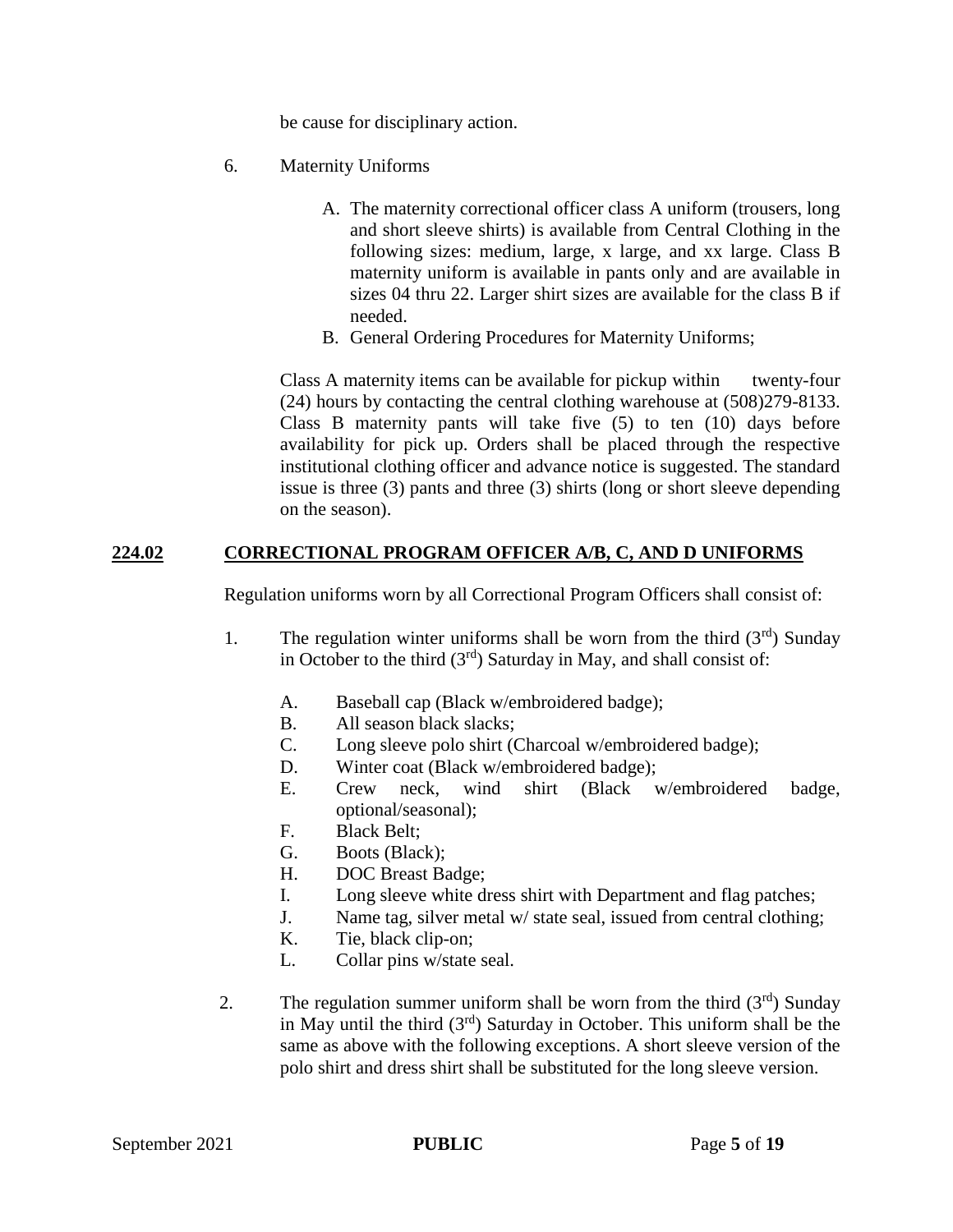Throughout the year (winter and summer) staff shall be allowed to wear a solid blue or solid black zip-up style jacket with either the badge or the Massachusetts State seal embroidered on the left side chest.

- 3. All Correctional Program Officers shall be neat and well groomed. Neat and well groomed shall mean personal appearance that is consistent with generally accepted standards of the uniformed law enforcement community. This shall include but not be limited to:
	- A. Uniform Shirt (long and short sleeve) shall be tucked in at all times.
	- B. A uniform shirt is required to be worn beneath the uniform wind shirt.
	- C. If an undershirt is worn, it should not be visible either at the collar or at the sleeves of the uniform shirt.
	- D. All uniform shirts must be buttoned except for the top button which is optional.
- 4. CPO maternity pants are available at the central clothing warehouse but require five (5) to ten (10) days for availability. Orders shall be placed through the respective institutional clothing officers and advance notice is suggested.
- 5. Name tags shall be worn daily. Name tags shall be placed above the right pocket on the class "A" shirt and on the right side of the shirt parallel to the approximate midpoint of the badge on the class "B" shirt.
- 6. It is mandatory that class "A" shirts are worn while on duty in the following circumstances:
	- A. When summonsed to court on Department business.
	- B. When acting as Department liaison for employment, program issues, etc.
	- C. When meeting with outside agencies off Department property.
	- D. When attending funerals and wakes of Department employees.
	- E. When attending job fairs, community speaking engagements, etc.
	- F. When assigned as a Drill Instructor or other visiting instructor at the Department Academy.
	- G. When attending Department Academy graduations.

#### **224.03 MAINTENANCE PERSONNEL UNIFORMS**

Regulation uniforms worn at all institutions by maintenance personnel shall consist of:

- 1. The regulation winter uniforms shall be worn from the third (3rd) Sunday in October to the third (3rd) Saturday in May, and shall consist of:
	- A. Baseball cap, brown cloth with department emblem;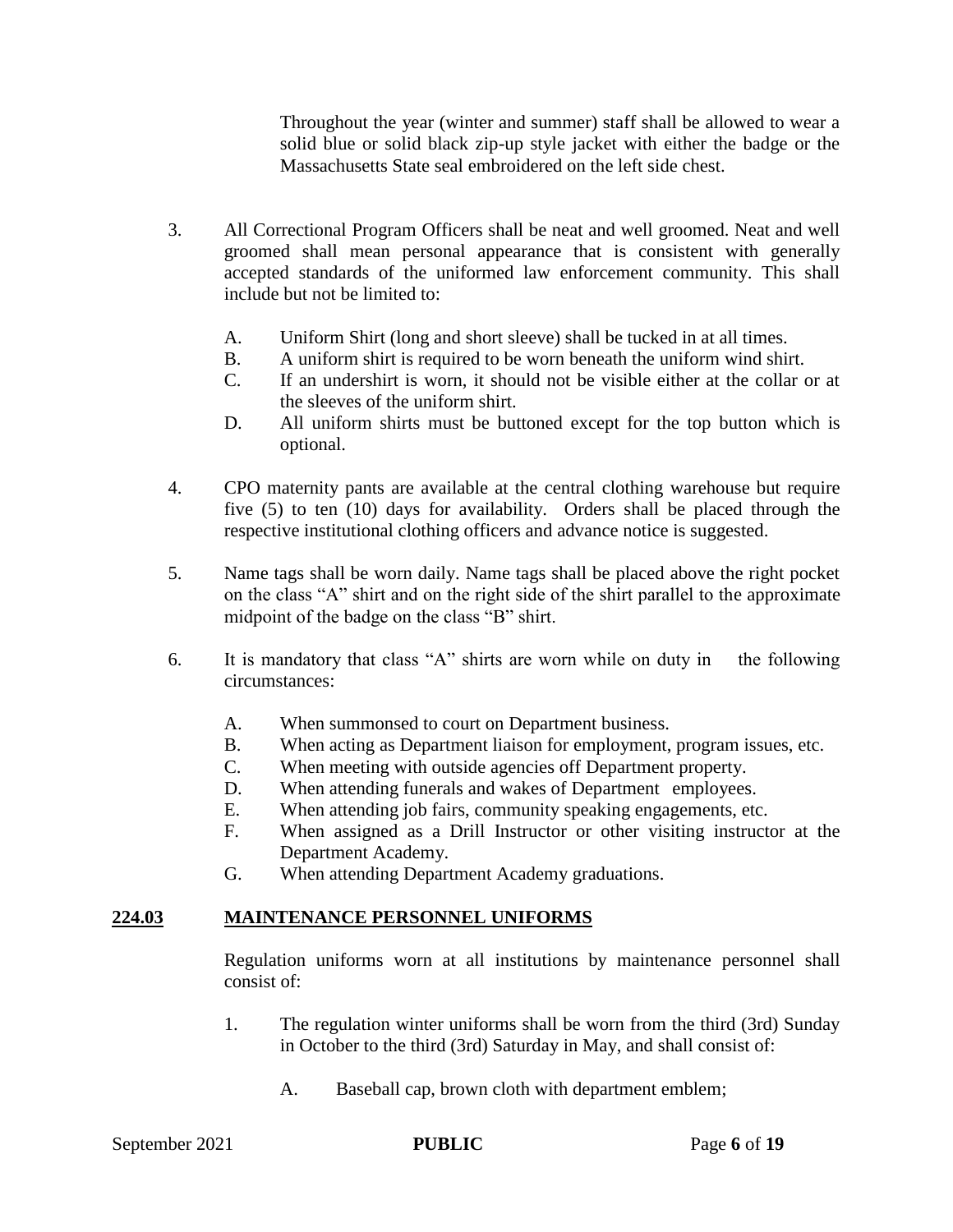- B. All season brown slacks;
- C. Tan, 100% cotton long sleeve shirt;
- D. Tan winter work coat:
- E. Work boots;
- F. Name tag (silver metal 7/16 x 2 1/4", round edges last name, first initial);
- G. Department patches (brown) and flag patch;
- H. Belt;
- I. Knit hat, brown with Department emblem.
- 2. The regulation summer uniform shall be worn from the third (3rd) Sunday in May until the third (3rd) Saturday in October and shall consist of:
	- A. Baseball cap, brown cloth with department emblem;
	- B. All season dark brown slacks;
	- C. Tan, 100% cotton short sleeve shirt or optional T-shirt. Please note the wearing of T-shirt does not circumvent the nametag requirement as set forth in paragraph 2F;
	- D. Tan, 100% cotton long sleeve shirt may be worn in inclement or cold weather;
	- E. Brown lightweight jacket;
	- F. Name tag (silver metal 7/16 x 2 1/4", round edges last name, first initial);
	- G. Department patches (brown) and flag patch;
	- H. Work Boots;
	- I. Belt.

#### **224.04 REGULATION UNIFORMS FOR FOOD SERVICE PERSONNEL OTHER THAN CORRECTION OFFICERS/HEAD COOK/CHEF**

Regulation uniforms worn at all institutions by food service personnel other than correction officers shall conform to the following procedures:

- 1. The regulation uniform shall consist of:
	- A. White head cover, either paper hat or chef's hat;
	- B. All season white cook's pants (skirts optional for females);
	- C. White short sleeve shirt;
	- D. Name tag (silver metal 7/16 x 2 1/4", round edges last name, first initial);
	- E. Department patches.

#### **224.05 RECREATION STAFF UNIFORMS**

Regulation uniforms worn at all institutions by recreation staff shall consist of: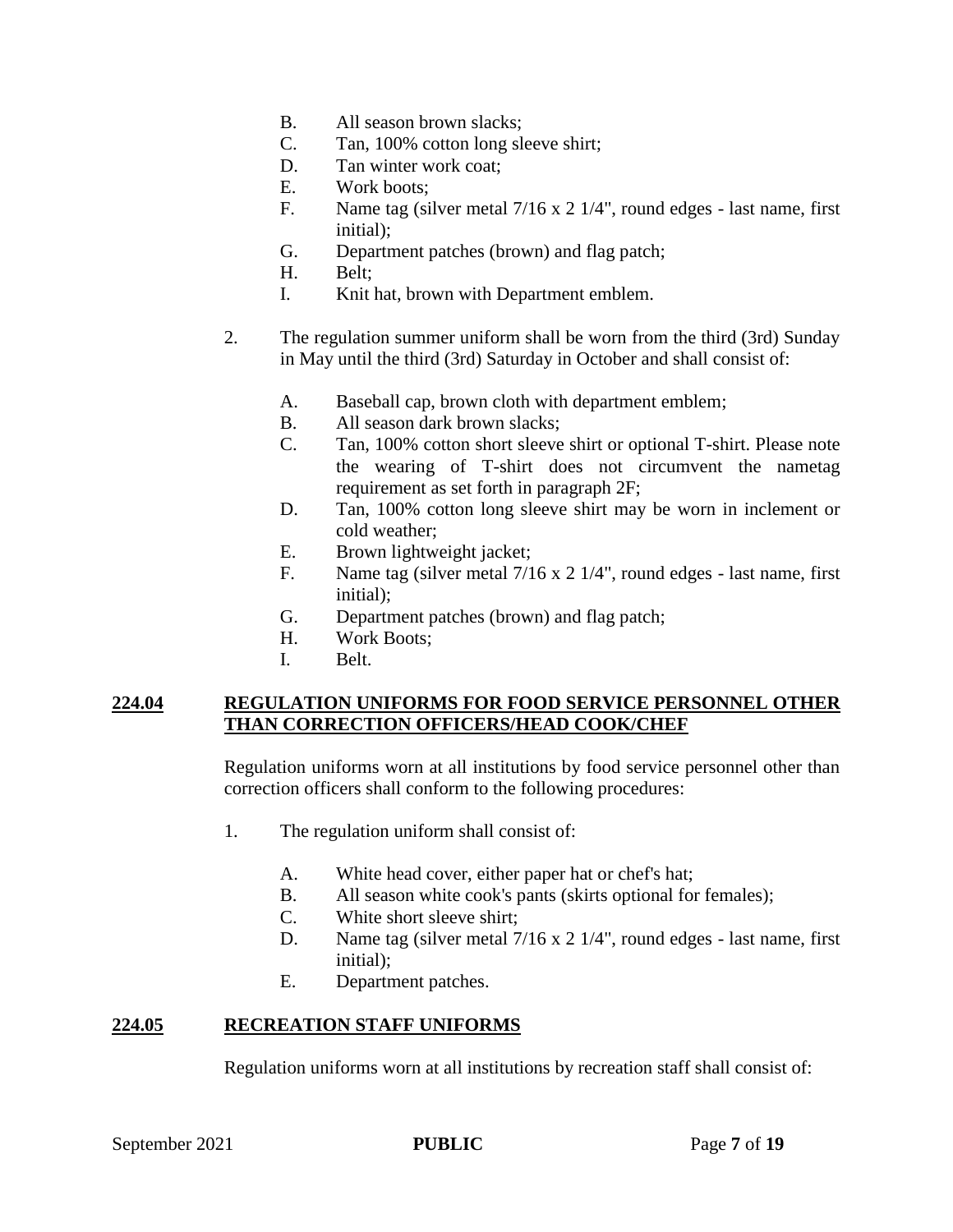- A. Navy blue BDU pants;
- B. Navy blue coaches short (seasonal);
- C. Red knit collared shirt with "Recreation Officer" and DOC emblem embroidered;
- D. Navy blue windbreaker jacket with Department emblem embroidered (seasonal);
- E. Winter jacket with Department emblem embroidered (seasonal);
- F. Red sweatshirt with Department emblem embroidered;
- G. Name tag (silver 7/16" x 2 1/4" round edges first initial, last name);
- H. Navy blue baseball cap with Department emblem;
- I. White sneakers or work boots (optional depending upon work assignment);
- J. Navy blue knit hat with Department emblem.

#### **224.06 INDUSTRIES STAFF UNIFORMS**

Regulation uniforms worn at all institutions by Industries staff shall consist of:

- A. Utility green pants;
- B. Long sleeve gray knit shirt (as issued);
- C. Short sleeve gray knit polo shirt (as issued)- seasonal;
- D. Dark green lightweight jacket;
- E. Dark green winter jacket;
- F. Black boots;
- G. Dark green baseball cap with DOC and MassCor emblem;
- H. Name tag.

#### **224.07 SPECIALTY UNIFORMS**

At the discretion of the Superintendent/Division manager, the following uniform is issued for specific use purposes only, and is not to be utilized on assignments outside of the institution property unless authorized:

- 1. Inner Perimeter Security Teams
- A. Navy blue uniform trousers;
- B. Long sleeve navy blue shirt;
- C. Short sleeve navy blue shirt (seasonal);
- D. Black "clip on" tie;
- E. IPS collar pins.

#### **224.08 UNIFORM BADGES**

The issuance, tracking, replacement, and purchase of Department Badges shall be accomplished at the Headquarters Level (Central Clothing). The request for, and return of Badges shall be controlled at the institution level through the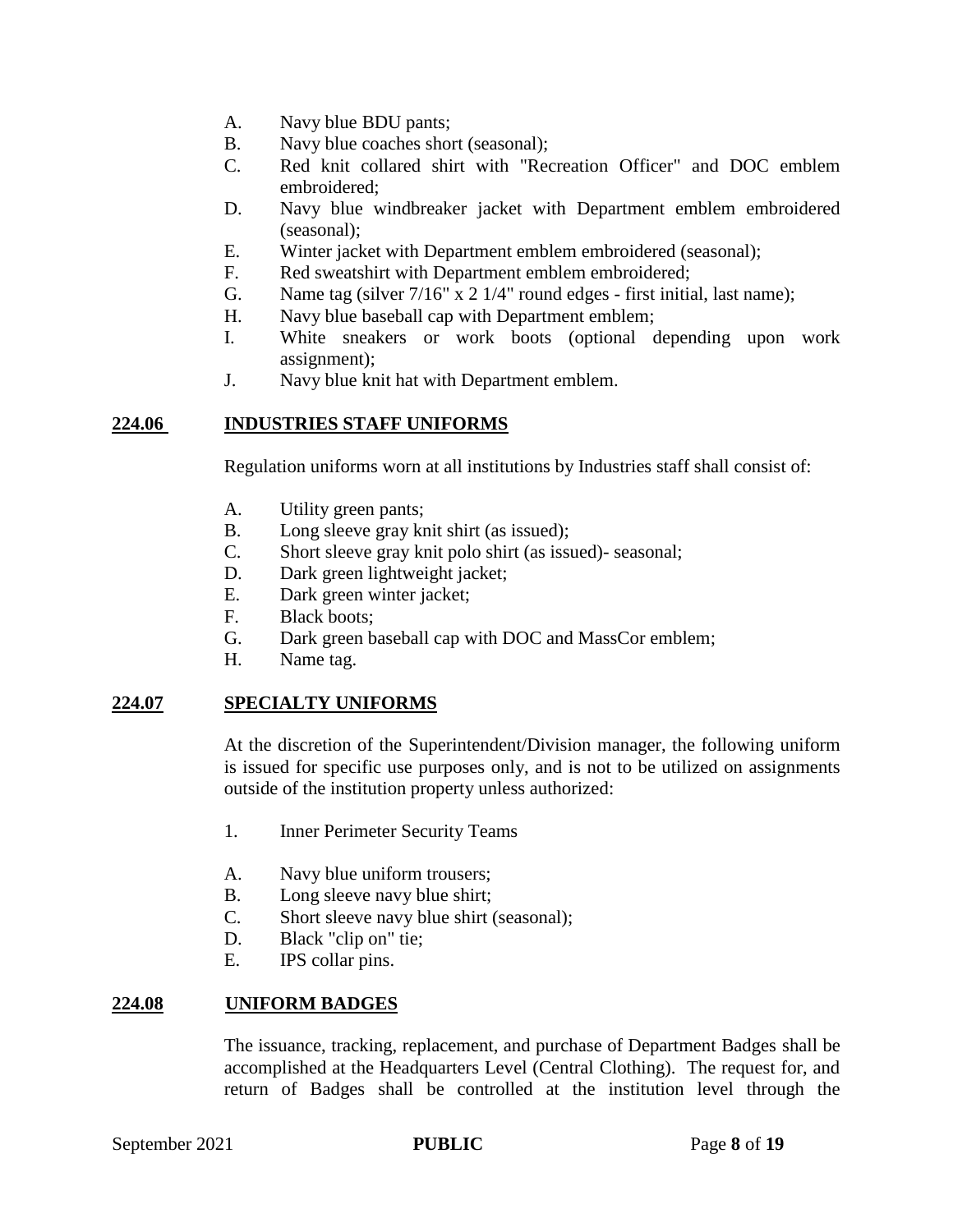Superintendent and/or Administrator's Office. Attachment #1 shall be utilized to request badges.

Any changes, losses, transfer, retirements, and terminations shall be reported immediately to Central Clothing, and the Operations and Security Division via fax and/or electronic mail.

1. The standard badge issue for Captain, Lieutenant, Sergeant and Officer uniformed staff shall consist of one (1) breast badge, and one (1) hat badge. Wallet badges shall only be issued to the Department's Executive Staff and parallel staff of each Correctional Institution. All other titles authorized to be issued badges shall be issued a breast badge with a belt clip. The breast badge shall have a unique number as assigned by Headquarters, the hat badge shall be of a different design and not numbered. The badge and number issued to uniformed staff shall not change unless the Title of his/her/their position changes, then a new badge and number shall be issued. The badge titles issued for the Department shall be as follows:

Commissioner Deputy Commissioner Assistant Deputy Commissioner Superintendent Chief Deputy Superintendent **Director** Deputy Director Captain, Lieutenant, Sergeant, Officer Correctional Program Officer A/B, C, D

- 2. Any title not contained herein including that of "Special State Police Officer" shall not be utilized unless approved in writing by the Commissioner or designee.
- 3. The badges shall be VH-Blackinton #2021, lettering is stoned-flush enamel, and A3519 Applied Seal. Badges for Captain, shall be gold in color (Gold Plating), with all other badges in silver (Rhodium).
- 4. For all new Department Uniform Staff the badges shall be issued at the Training Academy during the last week of training.
- 5. Employees who change titles shall submit the "Badge Request Form" (Attachment #1) with required information and approval, to Central Clothing either by Department mail or through electronic mail. Old badges shall be surrendered to Central Clothing before new badges are issued.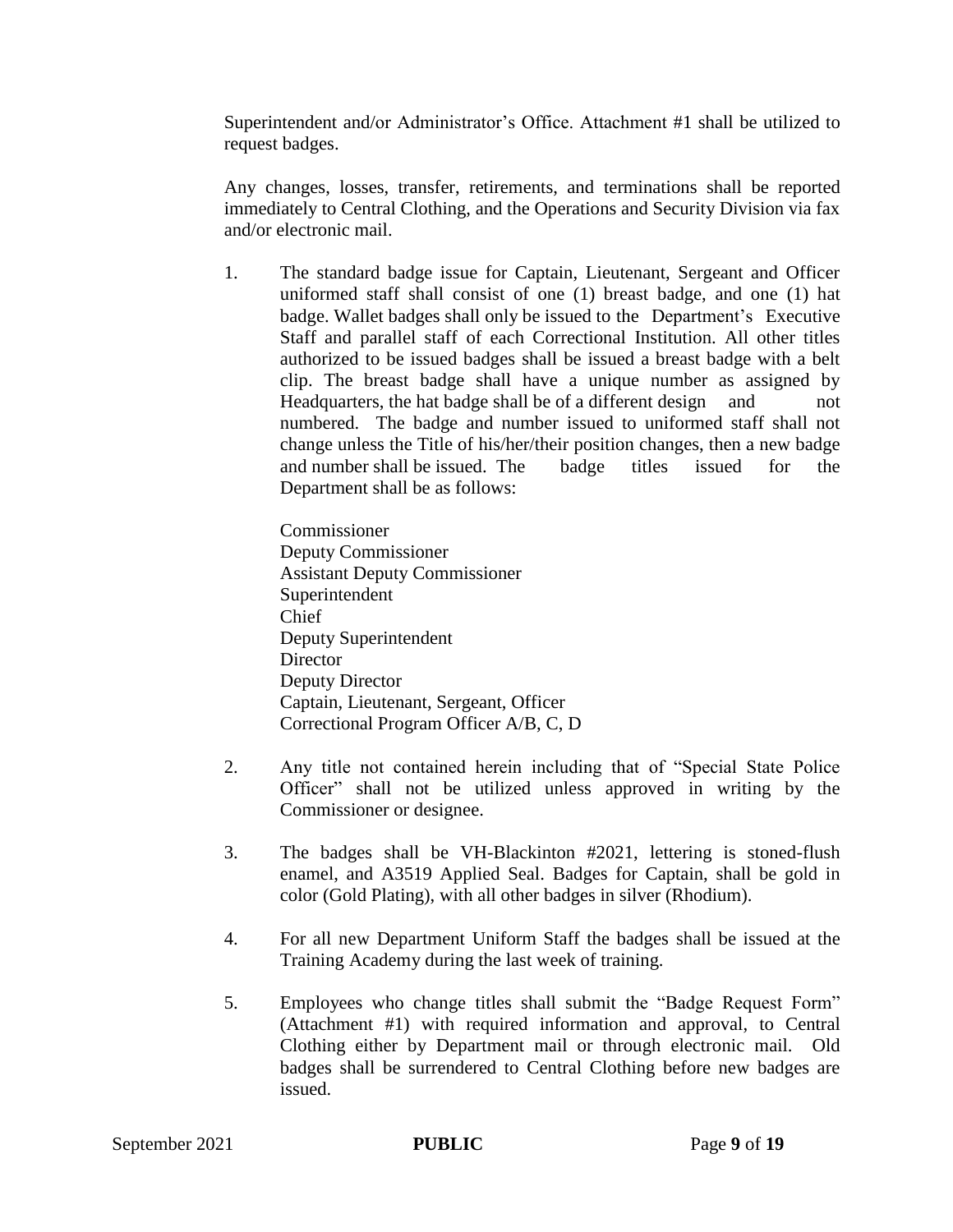- 6. It is the responsibility of each institution to ensure the surrender of badges for employees who leave the Department because of resignation, termination, or retirement. The institution shall return the surrendered badge to Central Clothing within thirty (30) days of the employee's departure. Each institution shall develop procedures to insure the aforementioned is accomplished.
- 7. An employee who transfers from one (1) institution to another for a permanent or temporary period is to retain his/her/their current badge.
- 8. All badges when issued shall be signed for by the receiving individual.
- 9. Central Clothing may replace damaged badges upon inspection and approval. The replacement badge may have a new number depending upon current inventory.
- 10. Only those badges approved and issued by the Department shall be worn or displayed by Department employees, personal purchase of badges is prohibited. Any Employee who loses a badge may be required to reimburse the Commonwealth for the cost of replacement.

#### **224.09 UNION PINS**

It is permissible for uniformed Unit 4 employees to wear union affiliation pins as follows:

- 1. If they wear a tie, the pin is to be worn as a tie tack.
- 2. If they are wearing a uniform which does not require a tie, such as the summer uniform, the pin is to be worn on the top center portion of the right hand breast pocket of the uniform.

#### **224.10 OPTIONAL EQUIPMENT**

Superintendents may, at their discretion, permit additional equipment to be worn in combination with all regulation uniforms. Those items shall consist of:

- 1. Whistle;
- 2. Flashlight and holder (flash light not exceeding 9");
- 3. Key chain and key clips;
- 4. Rubber gloves and pouch holders;
- 5. Handcuffs and case (Department issue only).

A Superintendent, at his/her/their discretion, may approve additions and deletions of clothing to be worn inside the institution during severe hot/cold weather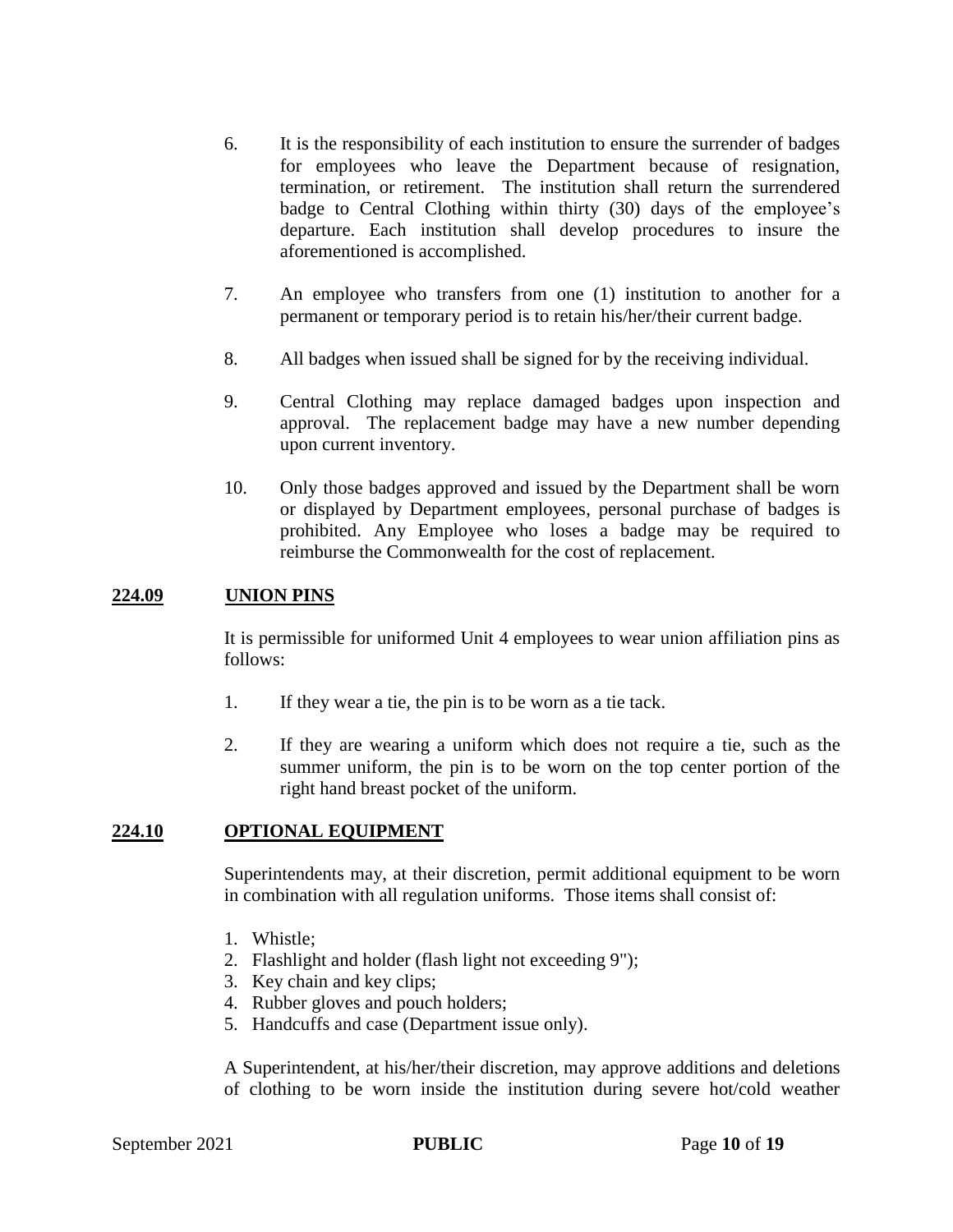conditions. Officers assigned to outside posts and working predominantly in the outside elements during their tour of duty, in and around the institution grounds, may be permitted by the Superintendent to add appropriate clothing.

- 1. This may include the employee's personal sweater which must be navy blue or black in color and be a V-Neck pullover or cardigan in style. The sweater shall be made of a plain or flat knit and not contain any logos. Sweaters shall not be worn as an outer garment off institution grounds while on official business.
- 2. Full length black raincoat with orange lining worn during inclement weather;
- 3. Black gloves/mittens.

#### **224.11 HONOR GUARD UNIFORM**

Honor Guard Detail requests shall be accepted for; employees, former employees, and brother law enforcement officers. All requests must be approved by the Deputy Commissioner of the Prison Division.

The regulation Honor Guard uniform shall consist of the class "A" uniform as described in section 224.01 with the following additions which shall be issued on a per diem basis and returned to the institution at the close of the detail:

- 1. Trooper style uniform cap;
- 2. Dress uniform (French blue jacket);
- 3. White gloves.

Personnel, in addition to the Honor Guard who attend a "Funeral" detail, if wearing a uniform, MUST wear the Class "A" uniform, otherwise they may wear civilian attire, but at no time shall they wear a combination thereof.

All Honor Guard staff shall be similarly uniformed, there shall be no exceptions.

#### **224.12 MANAGEMENT NAME TAGS**

Program Managers, ranked I through XII, shall wear a picture Identification Card, issued by the Special Operations Unit. IDs should be visibly displayed and may be worn around the neck using a lanyard or clipped to a belt.

#### **224.13 CENTRALIZED UNIFORM DISTRIBUTION**

- 1. General Information
	- A. The Department has centralized the procurement and general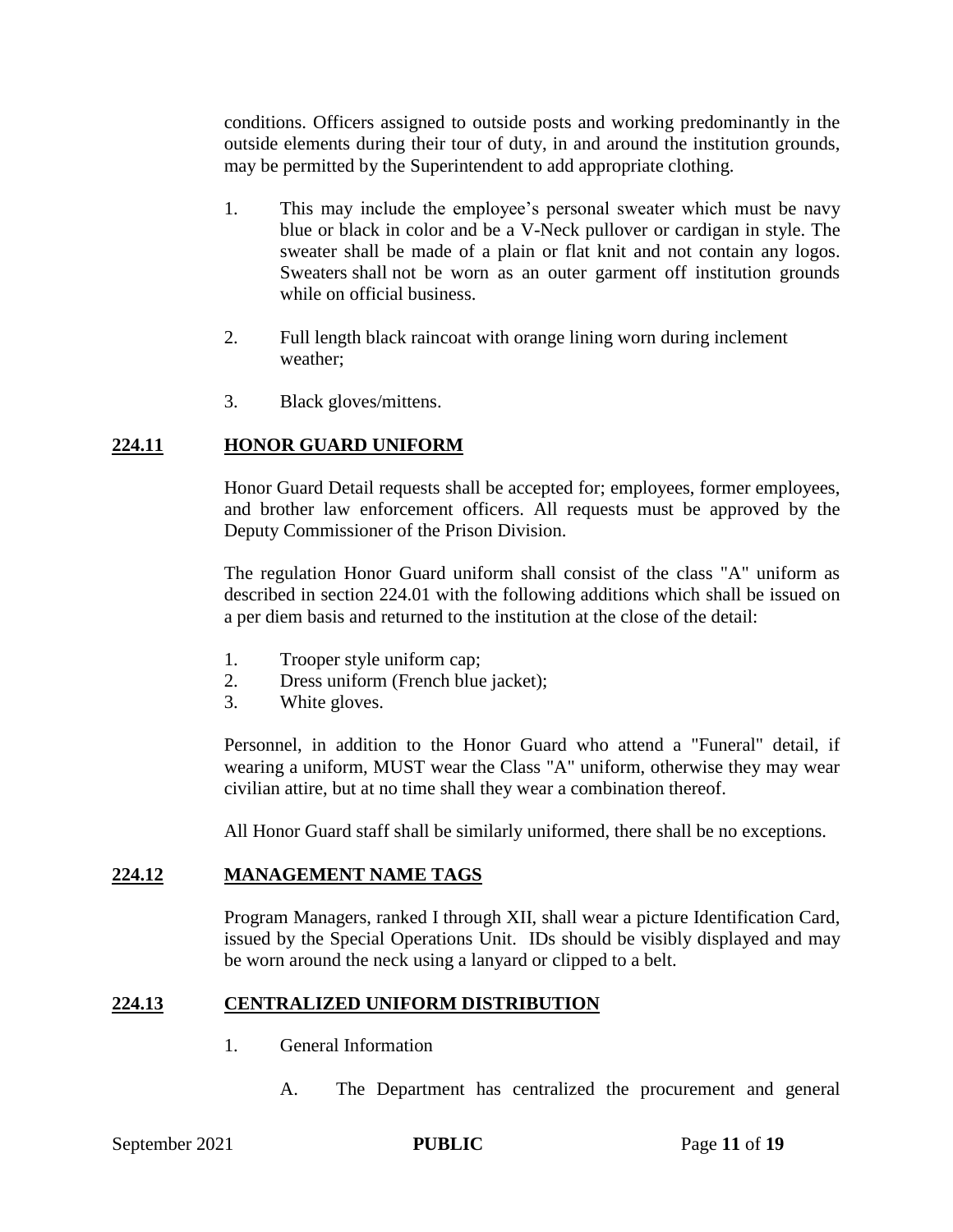issuance of uniforms. The Central Clothing Unit is located at the Bridgewater Correctional Complex.

- B. Institution inventories of new staff uniforms are not to be maintained. All used staff uniforms which are suitable for reissue should be retained at the institutional level for emergency purposes.
- C. Central clothing shall maintain an individual clothing record for all staff that receive issued clothing. An individual's clothing record details all clothing that was issued to them by Central Clothing and when that issuance occurred. Central Clothing may adjust quantities requested based on an individuals recorded issuances and the historical wear data of the item requested.
- D. Replacement uniforms are issued on an in kind basis only, meaning that for each article issued a like item should be returned. Used uniform articles being exchanged should exhibit only signs of normal wear. Issuances without an exchange should be scrutinized at the institutional level.
- 2. Ordering Procedures
	- A. With the exception of the Bridgewater Complex, Institutions/Divisions shall be allowed one (1) order of uniforms per month. Exceptions to this schedule shall only be made for justified emergency situations.
	- B. All uniform requests shall be faxed to the Central Clothing unit. This request should be cumulative, in memo form, and include all pertinent information e.g., (description, size). Said request shall be approved by the appropriate individual as designated by the respective Superintendent.
	- C. Uniform clothing orders must be picked up at Central Clothing by the requesting institution no later than 2:00 PM. A state vehicle must be utilized to pick the order up. All shipments must be verified and signed for before departing the warehouse.
- 3. Correction Officer Uniforms
	- A. Institutions shall not maintain officer clothing with the exception of used uniforms as previously mentioned.
	- B. The initial Correction Officer uniform issue shall be distributed from the Training Academy and consist of the following: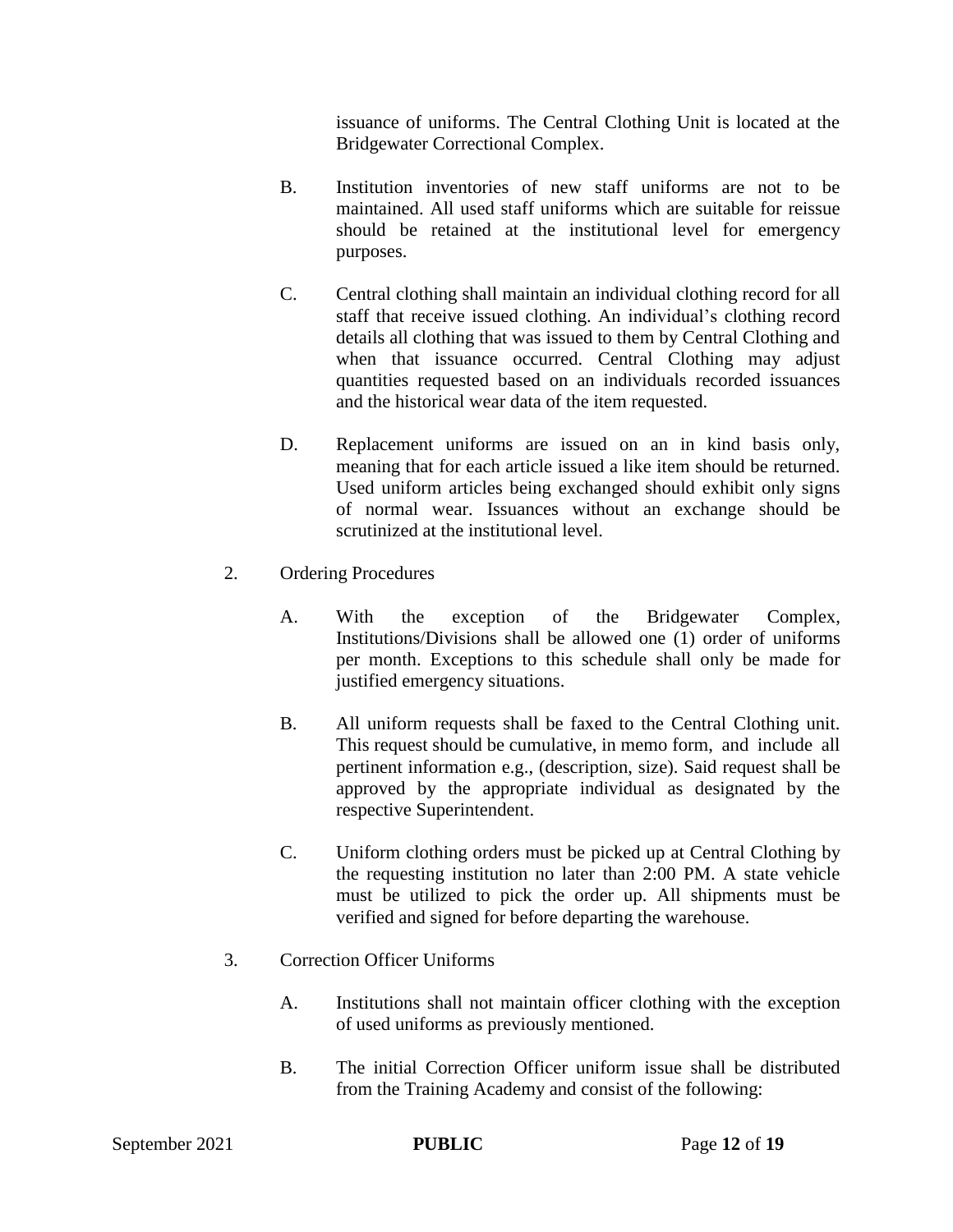#### CLASS "A" UNIFORM:

- 1 Uniform pants
- 1 Uniform long sleeve shirts
- 1 Uniform clip-on ties
- 2 State seal collar pins
- 1 Uniform hat (saucer type)
- 1 Baseball hat
- 1 Uniform belt
- 1 Uniform Winter Coat (also worn with class "B")
- 1 Boots
- 1 Name tag (silver metal)
- 1 Metal mourning pin

#### CLASS "B" UNIFORM:

- 5 Uniform pants
- 5 Uniform long sleeve shirts
- 5 Uniform short sleeve shirts
- 1 Uniform duty belt
- 3- Uniform turtle neck shirts (seasonal)
- 5– Uniform crew neck T-shirts (seasonal)
- 2 Cloth embroidered Velcro name tag
- $1 -$ Cuff case
- 1 Radio holder
- 1 Winter knit hat, black w/embroidered badge
- C. Correction Officers can request replacement uniform clothing on an "as needed" basis. With the exception of footwear which shall be predetermined by the Commissioner of Correction. Each institution shall compile the aforementioned requests on a monthly basis and insure the legitimacy of same. Replacement clothing is intended to replace those uniform articles that are either worn or damaged beyond repair.
- D. IPS uniforms are available at the Central Warehouse for distribution however, these articles shall only be issued to designated personnel and are subject to the same replacement provisions.
- E. The following specialty items or those associated with the following functions shall not be available from the clothing warehouse and must be individually procured at the institutional level: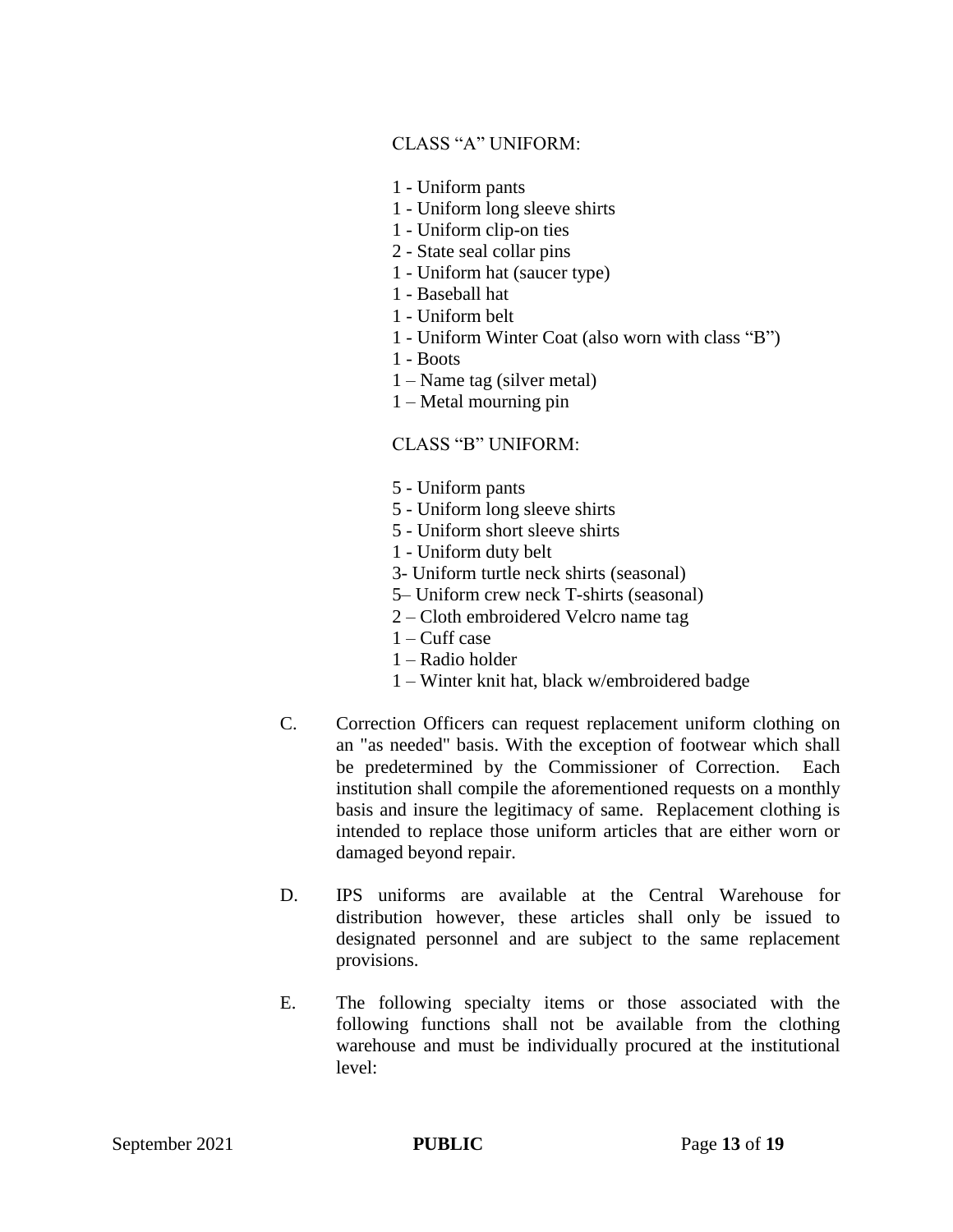Rubber boots Leather gloves Honor Guard uniforms **Raincoats Jumpsuits** 

- 4. Correctional Program Officer Uniforms
	- A. Correctional Program Officer uniform clothing shall be issued in a similar manner to that of Correction Officer clothing with the initial issue consisting of the following:
		- 5 Pants
		- 5 Long sleeve polo shirts
		- 5 Short sleeve polo shirts
		- 2 Long sleeve white dress shirts
		- 2 Short sleeve white dress shirts
		- 1 Baseball cap
		- 1 Wind shirt
		- 1 Winter jacket
		- 1 Belt
		- 1 Boots
		- 1 Name tag
	- B. CPO's can request replacement clothing on an "as needed" basis. Attachment #2 of this policy shall be utilized for replacement clothing requests for CPO's**.** It shall be the responsibility of the Institution/Division to compile the aforementioned requests on a monthly basis and insure the legitimacy of same. Replacement clothing is intended to replace those uniform articles that are either worn or damaged beyond repair.
- 5. Maintenance Uniforms
	- A. Maintenance uniform clothing shall be issued in a similar format to that of Correction Officer clothing with the initial issue consisting of the following:
		- 5 Pants 5 Long sleeve shirts 5 Short sleeve shirts or T-shirts w/ Department seal 1 Baseball cap 1 Summer jacket 1 Winter jacket 1 Belt, black 1 Boots, pair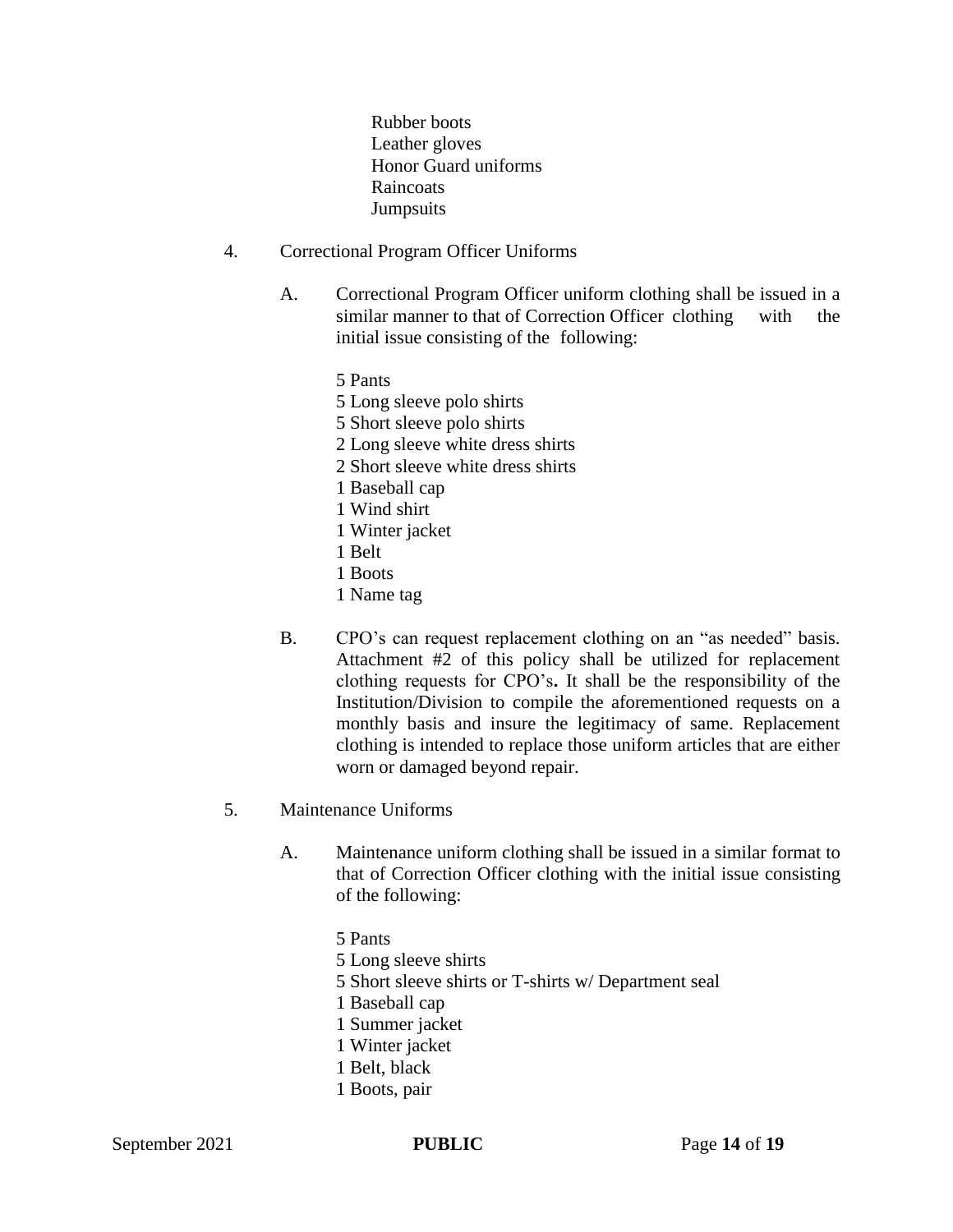1 Name Tag

- B. Maintenance staff can request replacement clothing on an "as needed" basis. It shall be the responsibility of the institution to compile the aforementioned requests on a monthly basis and insure the legitimacy of same. Replacement clothing is intended to replace those uniform articles that are either worn or damaged beyond repair.
- 6. Recreation Staff Uniforms
	- A. Recreation staff uniforms have been standardized throughout the department and the initial issue shall consist of the following:
		- 5 Pants 5 Shorts 5 Shirts, short sleeve 1 Spring jacket (windbreaker) 1 Winter jacket 2 Sweatshirts 1 Belt 1 Sneaker's, pair 1 Name tag
	- B. Replacement recreation uniform clothing shall follow the "as needed" guidelines associated with other staff clothing and must be ordered at the discretion of the institutional clothing officers.
- 7. Uniform Specifications

All uniform specifications shall be maintained at the Central Clothing Warehouse by the Central Clothing Coordinator. These specifications shall be updated as necessary and are available upon request.

#### **224.14 ALTERNATE UNIFORMS**

All departmental uniforms must conform to the contents of this policy unless written approval is granted from the Commissioner. Said approval is required for any variation of current regulation clothing or alternate uniform.

#### **224.15 PERSONAL APPEARANCE**

- 1. Officers shall maintain a neat, well-groomed appearance.
- 2. Officers shall not wear jewelry, pins, necklaces, or bracelets of any kind with the uniform. Exceptions, if conservative, include the following: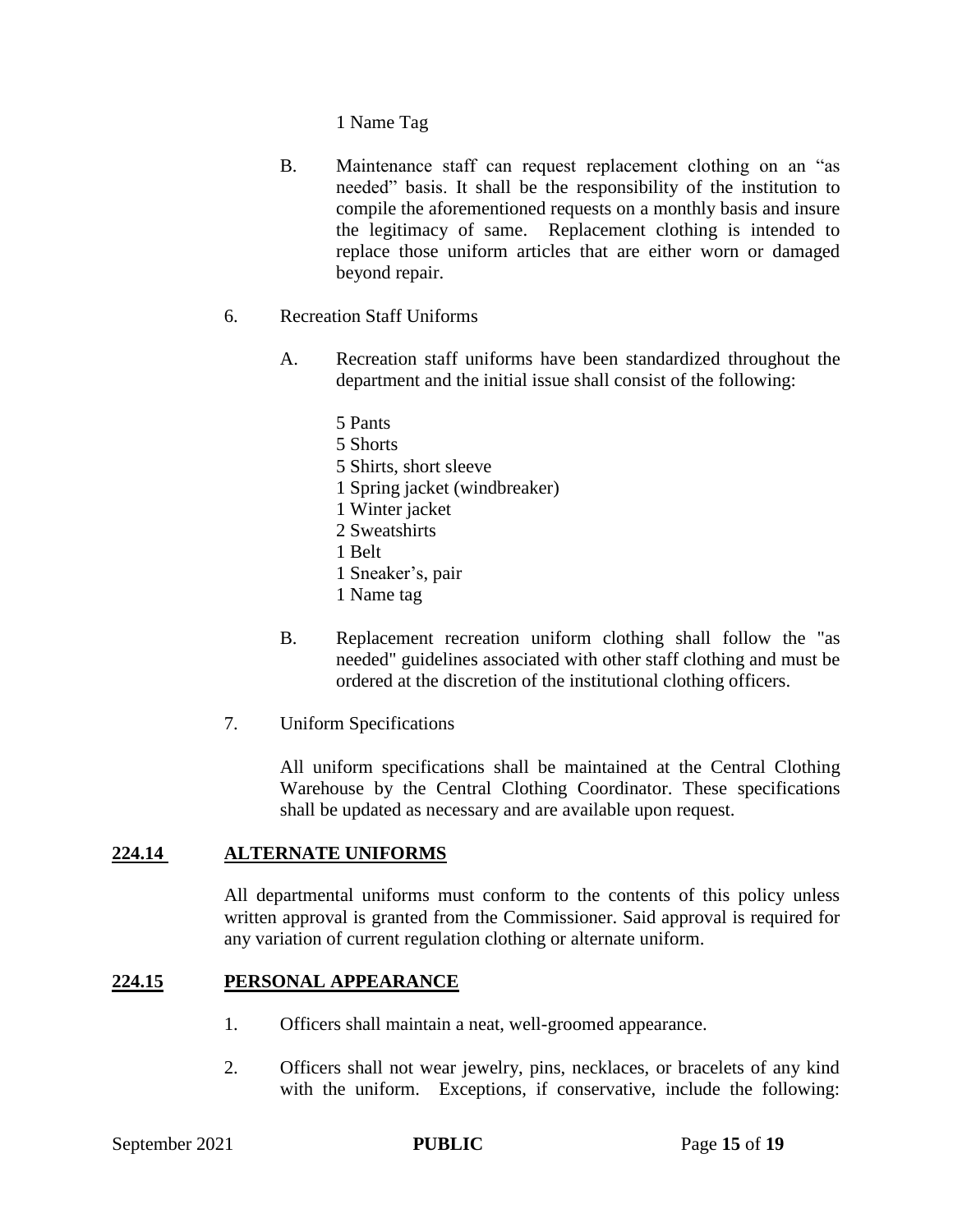ring(s); a wristwatch; a union pin, a Medic Alert bracelet; and necklace(s) or religious medallions worn discreetly beneath the shirt. No facial jewelry of any type shall be worn.

- 3. Cosmetics, if worn, shall be conservative, subdued and blended to match the natural skin color. No false eyelashes or unnaturally colored contact lenses shall be worn.
- 4. Hair shall be clean, neat, and well groomed. Hair shall not interfere with the wearing of any standard headgear, or be dyed or tinted an exaggerated or unnatural color. Wigs or hairpieces may be worn if they conform to the above standards.

Under this policy, the definitions of "neat" and "well-groomed" shall mean personal appearance that is consistent with generally accepted standards of the uniformed Law Enforcement Community.

- 5. It shall be the responsibility of each person who is issued regulation or special unit uniforms to:
	- a. Keep it neat and tidy;
	- b. Wear it in the prescribed/authorized manner;
	- c. Refrain from using regulation clothing or insignia outside of the official capacity for which it was issued.

Uniformed personnel shall ensure that the wearing of the department uniform shall be in the official capacity and intent for which it was issued and at no time shall a uniform be worn in such a manner as to bring discredit to the institution or Department.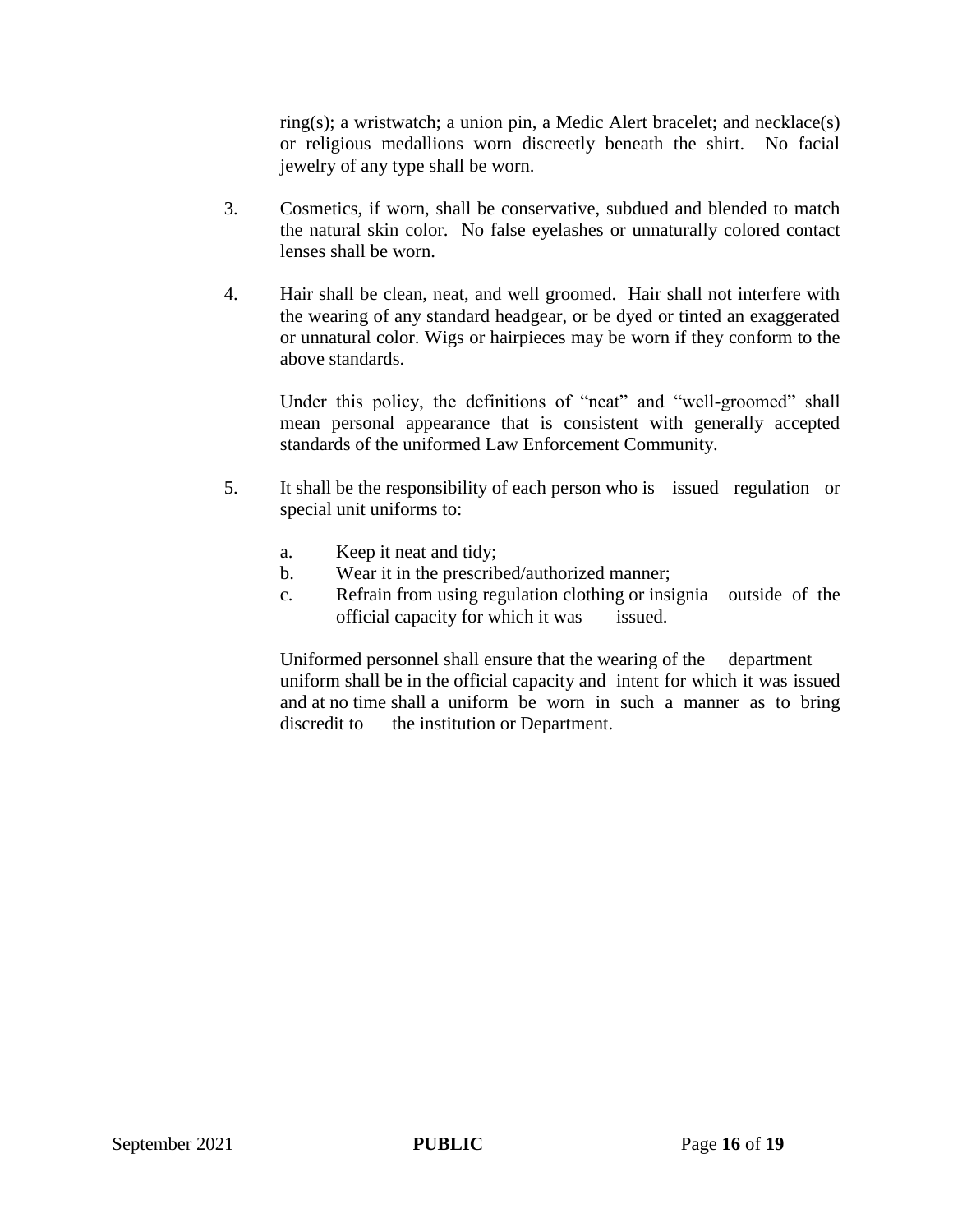Attachment #1





*Massachusetts Department of Correction*

## *CENTRAL CLOTHING*

# *BADGE REQUEST FORM*

| <b>FIRST NAME:</b>   | <u> 1989 - Johann Stein, mars an deutscher Stein und der Stein und der Stein und der Stein und der Stein und der</u>  |
|----------------------|-----------------------------------------------------------------------------------------------------------------------|
| <b>MIDDLE NAME:</b>  |                                                                                                                       |
| <b>LAST NAME:</b>    |                                                                                                                       |
| <b>FACILITY:</b>     |                                                                                                                       |
| <b>OLD POSITION:</b> | <u> 1989 - Johann Harry Barn, mars ar breist fan de Amerikaansk kommunent fan de Amerikaanske kommunent fan de A</u>  |
| <b>NEW POSITION:</b> | <u> 1989 - Johann Barn, mars and de Branch Barn, mars and de Branch Barn, mars and de Branch Barn, mars and de Br</u> |
|                      |                                                                                                                       |
| SUPERINTENDENT:      |                                                                                                                       |
| SIGNATURE:           |                                                                                                                       |
| <b>PHONE NUMBER:</b> | <u> 1989 - Johann Barbara, martxa alemaniar a</u>                                                                     |

**Complete this Form and Forward to Central Clothing**

**FAX # 508 279-8135**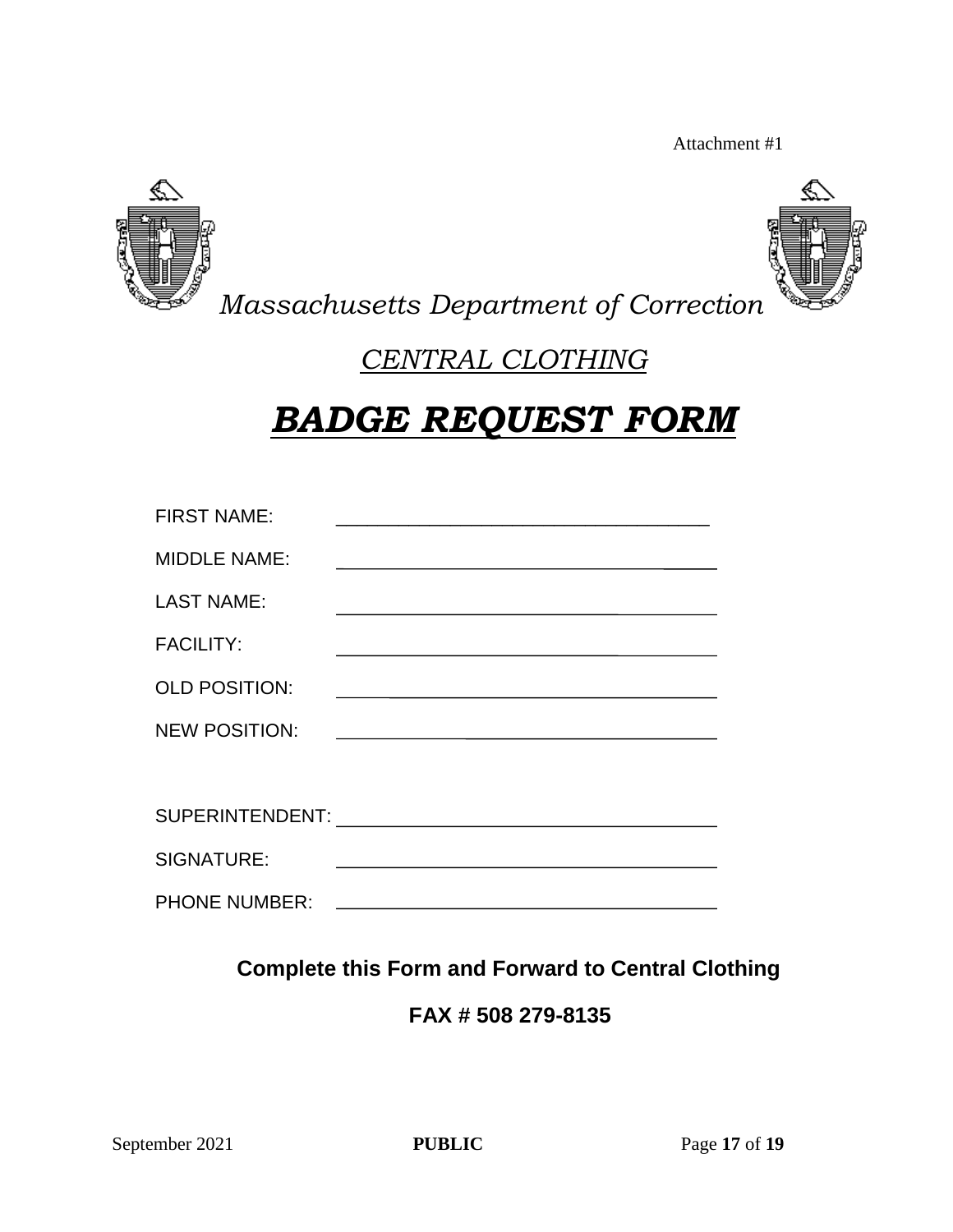|                                                                                   |  | CPO Uniform Request Form                                                                                            |         |                                                                                                                        |
|-----------------------------------------------------------------------------------|--|---------------------------------------------------------------------------------------------------------------------|---------|------------------------------------------------------------------------------------------------------------------------|
| Date:                                                                             |  |                                                                                                                     |         |                                                                                                                        |
| Name:                                                                             |  |                                                                                                                     |         |                                                                                                                        |
|                                                                                   |  |                                                                                                                     |         |                                                                                                                        |
| Phone #: _____________________________ E-Mail: __________________________________ |  |                                                                                                                     |         |                                                                                                                        |
| Male: _______________ Female: _____________                                       |  |                                                                                                                     |         |                                                                                                                        |
| Uniform Item:                                                                     |  | Size:                                                                                                               | Amount: |                                                                                                                        |
| Black Trousers:                                                                   |  |                                                                                                                     |         | <u> 1989 - Johann John Harry Harry Harry Harry Harry Harry Harry Harry Harry Harry Harry Harry Harry Harry Harry H</u> |
| Grey L/S Shirts:                                                                  |  | <u> 1989 - Johann John Stone, markin samti samti samti samti samti samti samti samti samti samti samti samti sa</u> |         | <u> 1990 - Johann John Stone, markin s</u>                                                                             |
| Grey S/S Shirts:                                                                  |  |                                                                                                                     |         |                                                                                                                        |
| Spring Jacket:                                                                    |  | <u> 1980 - Johann Barbara, martin a</u>                                                                             |         | <u> 1990 - Johann John Stone, markin s</u>                                                                             |
| Winter Coat:                                                                      |  |                                                                                                                     |         |                                                                                                                        |
| Baseball Hat:                                                                     |  | ______________________________                                                                                      |         |                                                                                                                        |
| Footwear:                                                                         |  | <u> 1989 - Johann Barbara, martin a</u>                                                                             |         | <u> 1989 - Johann Barbara, martin a</u>                                                                                |
| Dress L/S Shirt:                                                                  |  |                                                                                                                     |         |                                                                                                                        |
| Dress S/S Shirt:                                                                  |  |                                                                                                                     |         |                                                                                                                        |
| Belt:                                                                             |  |                                                                                                                     |         |                                                                                                                        |
| Collar Pins:                                                                      |  |                                                                                                                     |         |                                                                                                                        |

**Massachusetts Department of Correction Central Clothing**

All staff uniforms are issued on an "as needed" basis. Uniforms that are no longer wearable can be requested for replacement for the same item. Adjustments may be made on the number issued, based on historical data available. Mail, Fax, or E-Mail this form to Central Clothing with all requested information, and you shall be notified when your uniforms are ready.

Tie:

Central Clothing, Bridgewater Warehouse, 2nd Floor, Bridgewater Ma. 02324 Voice: 508-279-8133/34, Fax: 508-279-8135

September 2021 **PUBLIC** Page 18 of 19